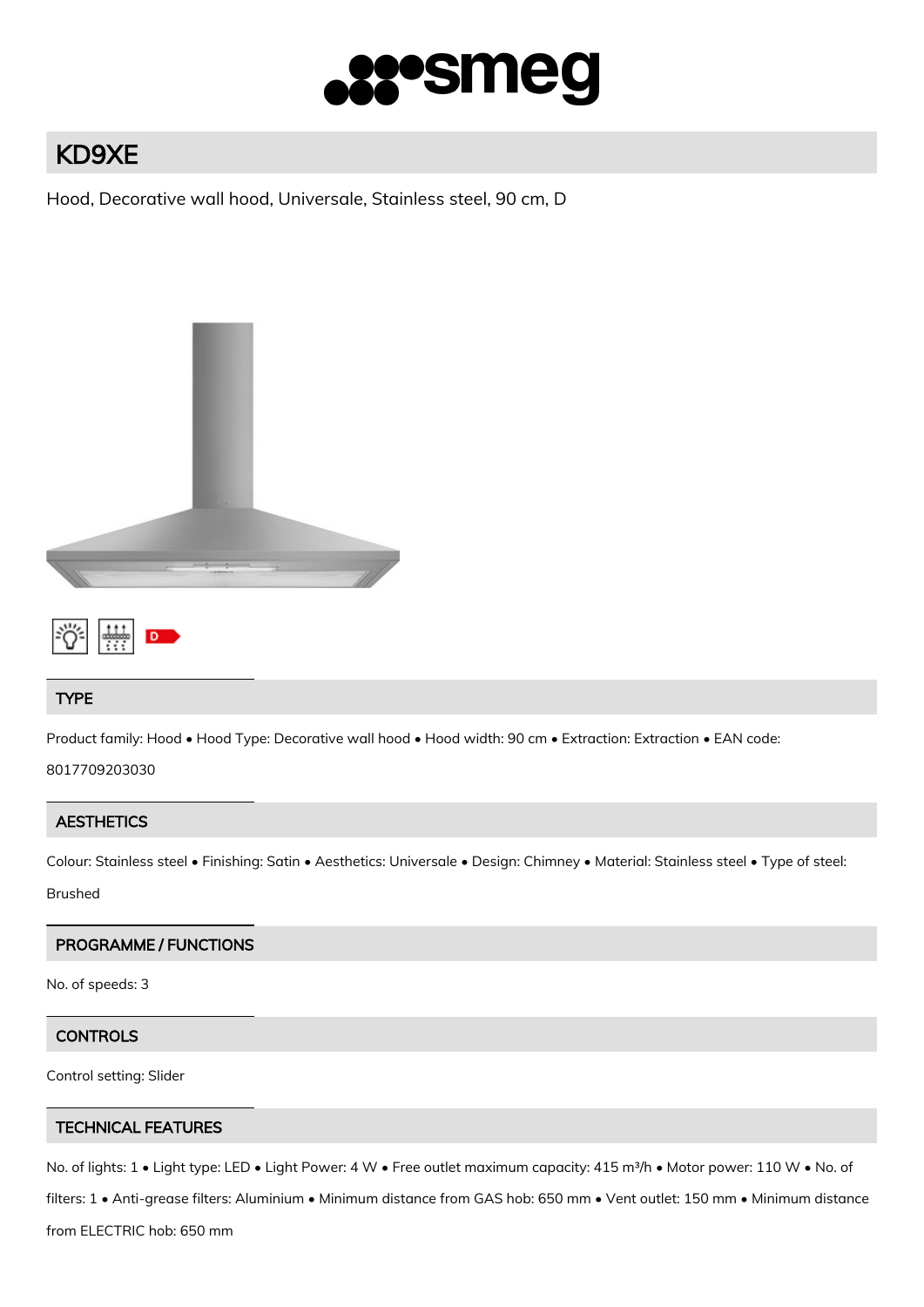#### PERFORMANCE / ENERGY LABEL

Energy efficicency class (EEC): D · Fluid Dynamic Efficiency class (FDEC): E · Grease Filtering Efficiency Class (GFEC): C · Lighting Efficiency Class (LEC): E • Annual Efficiency Consumption (AEChood): 59 kWh/a • Fluid Dynamic Efficiency (FDE): 9.3 • Lighting Efficiency (LE): 11 lux/W • Grease Filtering Efficiency (GFE): 75.1 % • Air flow at minumum speed (Qmin): 210 m<sup>3</sup>/h • Air flow at maximum speed (Qmax): 400 m<sup>3</sup>/h • Airbourne acouistical A-weighted sound Power Emission at minimum speed (SPEmin): 50 dB(A) • Airborne acoustical A-weighted sound Power Emission at maximum speed (SPEmax): 64 dB(A) • Time increase factor (F): 1.7 • Measured air flow rate at best efficiency point (Qbep): 195 m<sup>3</sup>/h • Measured air pressure at best efficiency point (Pbep): 155 Pa • Measured electric power input at best efficiency point (Wbep): 90 W • Nominal Power consumption of the light system (WL): 4 W • Average illumination of the light on the cooking surface (Emiddle): 45 lux • Sound power level at highest setting (Lwa): 64 dB(A)

#### ELECTRICAL CONNECTION

Electrical connection rating: 109 W • Voltage: 220-240 V • Frequency (Hz): 50 Hz • Power supply cable length: 1000 mm

#### OPTIONAL ACCESSORIES

#### SPEED 1

Extraction rate IEC 61591: 210 m³/h • Noise level IEC 60704-2-13: 50 dB(A) • Power: 70 W

#### SPEED 2

Extraction rate IEC 61591: 250 m³/h • Noise level IEC 60704-2-13: 54 dB(A) • Power: 85 W

#### SPEED 3

Extraction rate IEC 61591: 400 m<sup>3</sup>/h • Noise level IEC 60704-2-13: 64 dB(A) • Power: 105 W

#### SPEED 4

#### INTENSIVE SPEED

### LOGISTIC INFORMATION

Dimensions of the product (mm): 620x898x471 • Width: 898 mm • Depth (mm): 471 mm • Product Height (mm): 620 mm • Net

weight (kg): 8.300 kg • Gross weight (kg): 10.500 kg

#### ACCESSORIES INCLUDED

Tube reduction: Yes

#### **OPTIONAL**

KITFC155: Charcoal filter, Hoods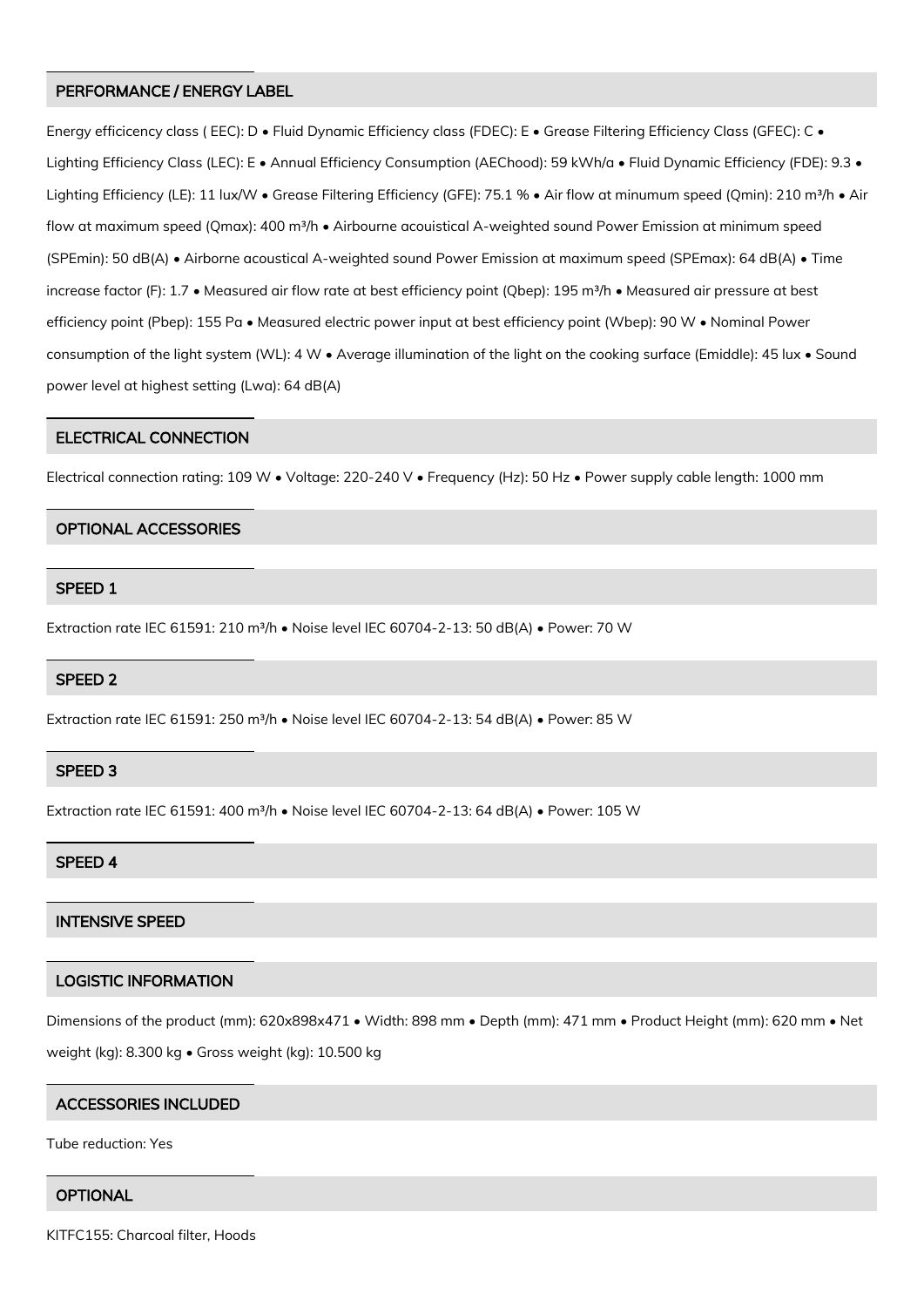